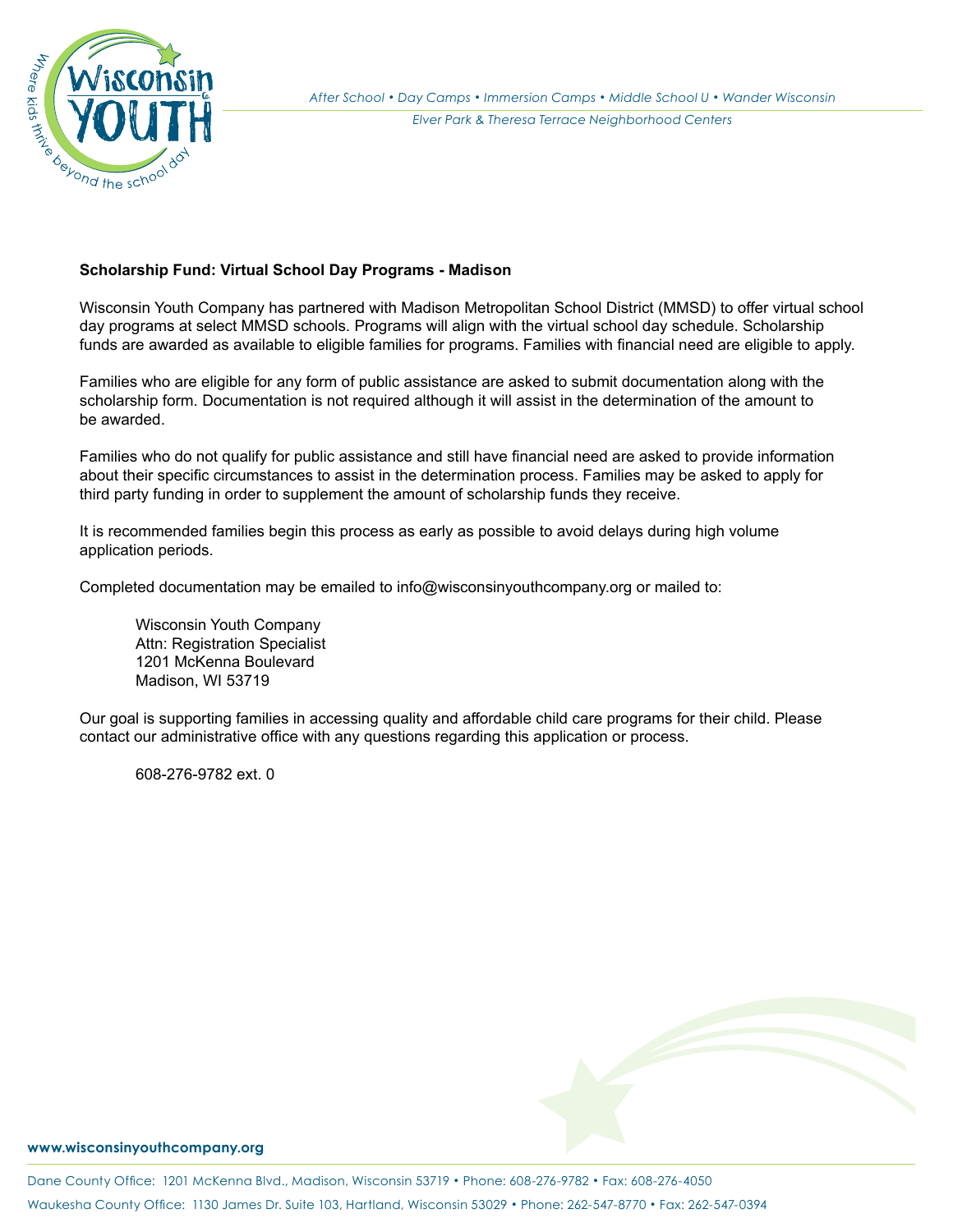

## **Scholarship Fund Application Virtual School Day Programs**

| Address <b>contract and a set of the contract of the contract of the contract of the contract of the contract of the contract of the contract of the contract of the contract of the contract of the contract of the contract of</b> |  |            |                                                          |  |  |
|--------------------------------------------------------------------------------------------------------------------------------------------------------------------------------------------------------------------------------------|--|------------|----------------------------------------------------------|--|--|
|                                                                                                                                                                                                                                      |  |            |                                                          |  |  |
| Daytime Phone #                                                                                                                                                                                                                      |  |            |                                                          |  |  |
|                                                                                                                                                                                                                                      |  |            |                                                          |  |  |
| 1. Virtual school day program location: □ Chavez □ Crestwood □ Franklin □ Leopold □ Shorewood<br>□ Thoreau □ Van Hise                                                                                                                |  |            |                                                          |  |  |
| 2. Schedule of program: 17:30 a.m.-3:30 p.m., Monday-Friday, September 8-October 30, 2020*<br>*If Virtual School Day programming extends beyond October 30, tuition assistance will be extended.                                     |  |            |                                                          |  |  |
| 3. Indicate other assistance applied for (include documentation of eligibility status):                                                                                                                                              |  |            |                                                          |  |  |
| □ Free/reduced school meals                                                                                                                                                                                                          |  |            | ■ Wisconsin Shares ■ City of Madison ■ CCTAP- UW Madison |  |  |
| 4. Does your child or family have a situation that you would like us to consider?<br>If yes, please explain:                                                                                                                         |  | $\Box$ Yes | No                                                       |  |  |

**I certify this information is correct and complete to the best of my knowledge.**